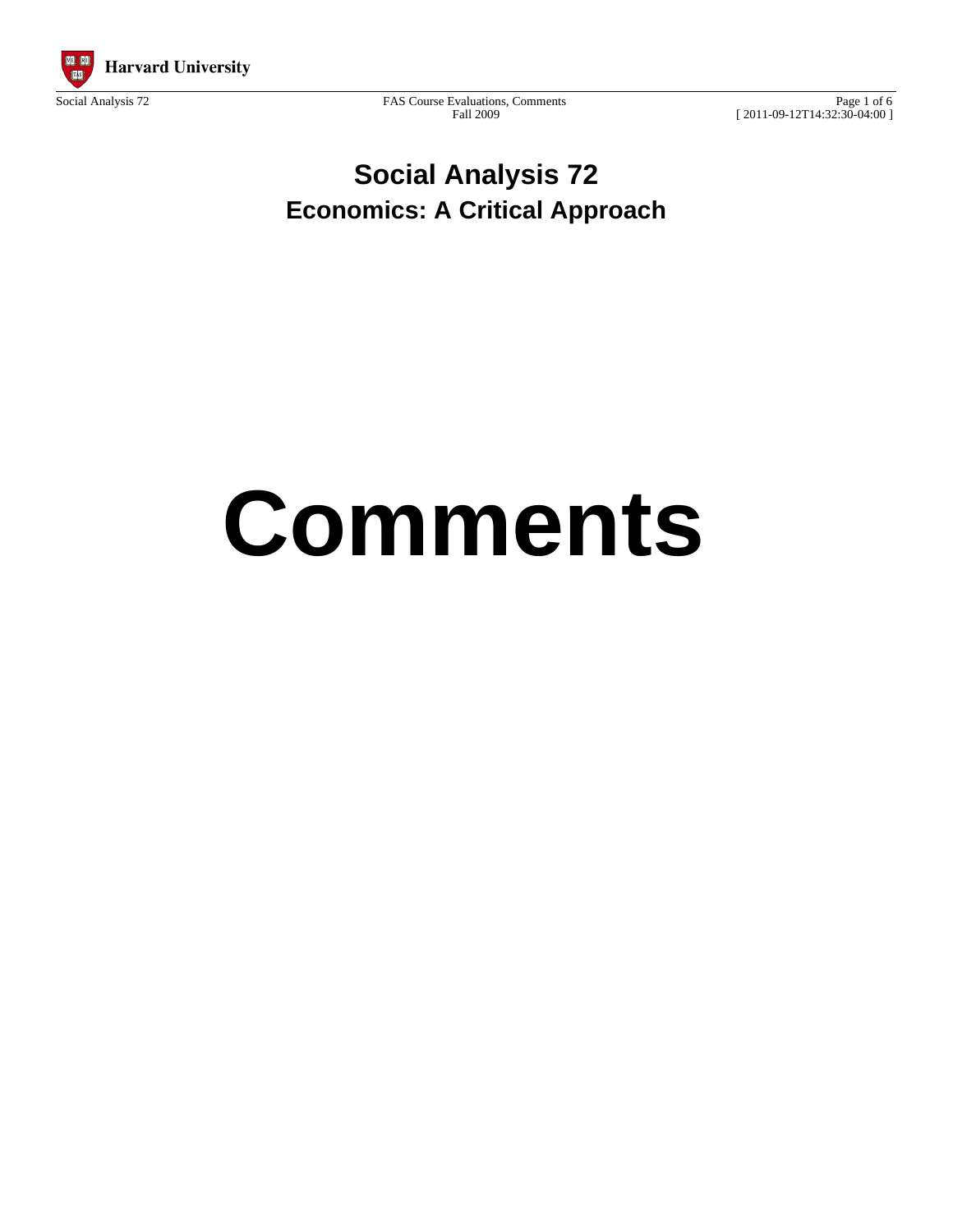

### **WHAT WOULD YOU LIKE TO TELL FUTURE STUDENTS ABOUT THIS CLASS?**

#### **Course**

Evaluate the course overall.: **3 (good)**

Great idea for the course, but tries to pack a little bit into one semester. The economics critiques were really interesting, but don't use this as a course to learn basic micro and macro. Some of the time shortage might have been due to the calendar change, so that aspect will likely improve in the future.

Evaluate the course overall.: **5 (excellent)**

The class moves quickly but if you are interested in understanding economics and its shortfalls, this is a fantastic class.

Evaluate the course overall.: **4 (very good)**

it is hard and moves very fast - the problem sets don't count for enough - marglin is legit

Evaluate the course overall.: **4 (very good)**

You get the low-down on REAL economics, not that neoclassical BS that destroys the bonds of society, justifies destruction of the environment, and rationalizes injustice.

Evaluate the course overall.: **4 (very good)**

Entering the class, I thought the lectures would bore me, but I actually found them very engaging. The course is a good way to get a basic understanding of economics, especially if math isn't your strong suit.

Evaluate the course overall.: **5 (excellent)**

This is a great course! Marglin is great, and an inspiration. The teaching staff was also wonderful. One word of caution: this class kicked my butt.It's HARD.

Evaluate the course overall.: **2 (fair)**

The subject matter itself is quite excellent. The only problem is in the way the class and examinations are conducted. If you are willing to put time and energy into discerning what will help you on exams with little assistance, take it.

Evaluate the course overall.: **5 (excellent)**

TAKE THIS COURSE! The only reason I took it was because Social Studies made me, I was actually really scared of it/thought I would hate it, but it ended up being my favorite class this semester. You learn SO much, everyone should be required to take it. Marglin is fantastic, he teaches you everything from micro to macro to critiques of the system, plus he gives you delicious apples. And all of the TFs are great. Honestly just take it it's wonderful.

Evaluate the course overall.: **4 (very good)**

Pay close attention to the direction Prof Marglin is taking-- he is attempting to lead you on a specific journey with regard to the entire subject of economics, and if you do not follow his logic getting there you will miss a fascinating insight into the modern world.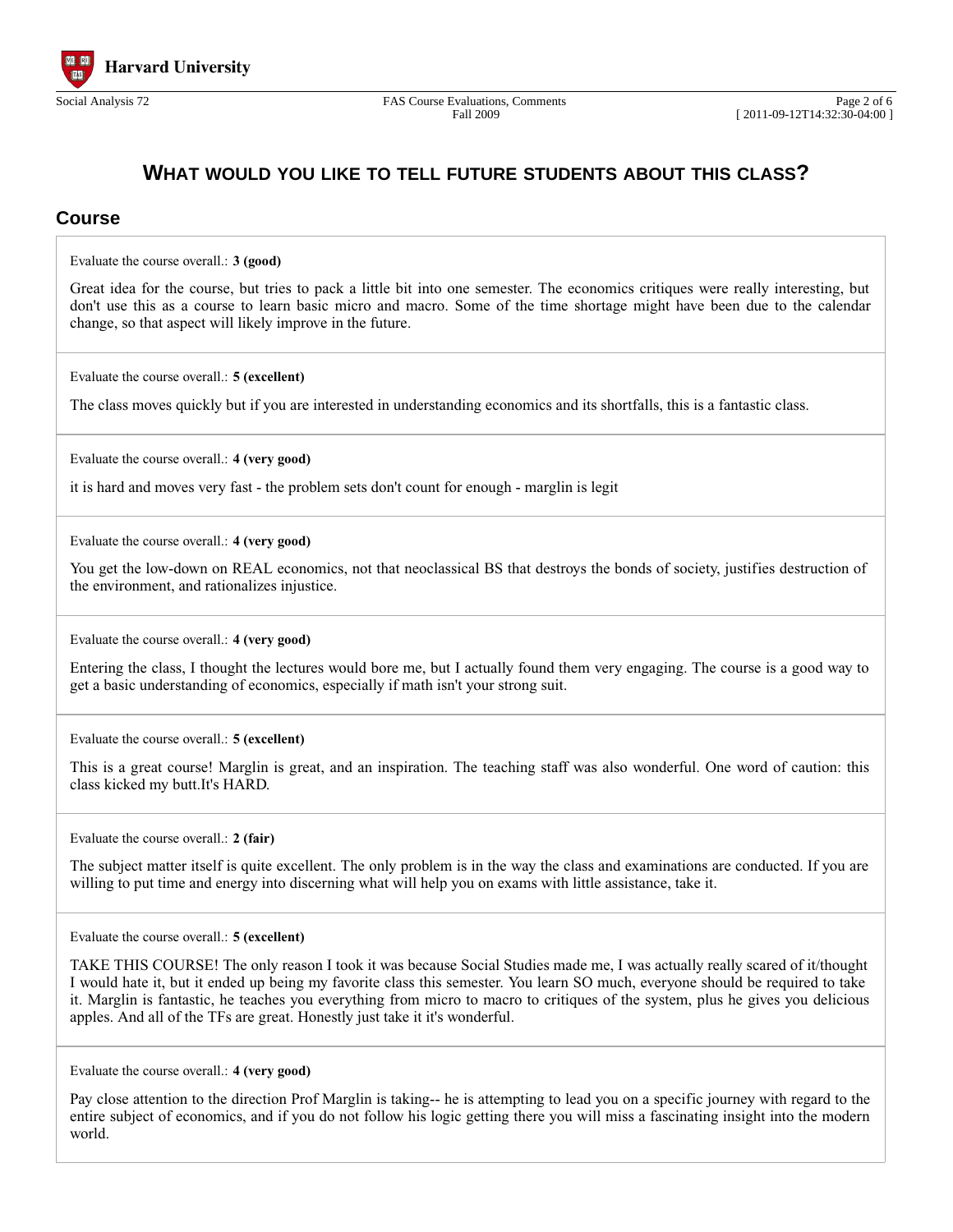

Social Analysis 72 FAS Course Evaluations, Comments Fall 2009

Page 3 of 6 [ 2011-09-12T14:32:30-04:00 ]

Evaluate the course overall.: **4 (very good)**

Take the criticisms with a grain of salt

#### Evaluate the course overall.: **1 (unsatisfactory)**

At times the lecture seems like Professor Marglin is pontificating about his fairly radical views. This would be fine, but you then need to regurgitate them back on the midterms and final. Don't take this class if you know any economics at all; the strawmanning going on is just ridiculous.

Evaluate the course overall.: **2 (fair)**

This class is definitely the one to take if you have an Economics requirement, because it provides multiple perspective on Economics and doesn't simply buy into the mainstream view. However, as a Social Analysis elective, I would not recommend it.

Evaluate the course overall.: **3 (good)**

I think this class is perfect for people who don't want to take Ec 10. After knowing nothing about economics, I now understand new articles about economic policy and whether we should combat the recession using this or that. Very useful stuff. Future students: pay attention in section. Lecture, not so necessary.

Evaluate the course overall.: **5 (excellent)**

It's a good way of fulfilling the gen ed req. for social analysis

Evaluate the course overall.: **4 (very good)**

If you've taken AP Econ then most of the material is old to you. If you don't plan on taking e10 but would still like to learn something about it in a shorter period of time this is definitely the class for you. Marglins class is biased towards a more liberal perspective but allows the student to look at economics from a non conservative POV and will definitely make you rethink the world and standard economics. This type of economics does have its faults but will open your eyes.

Evaluate the course overall.: **2 (fair)**

Only take this class if you have to or if you've already taken Economics beforehand

Evaluate the course overall.: **4 (very good)**

An interesting course. Provides a useful perspective on economics.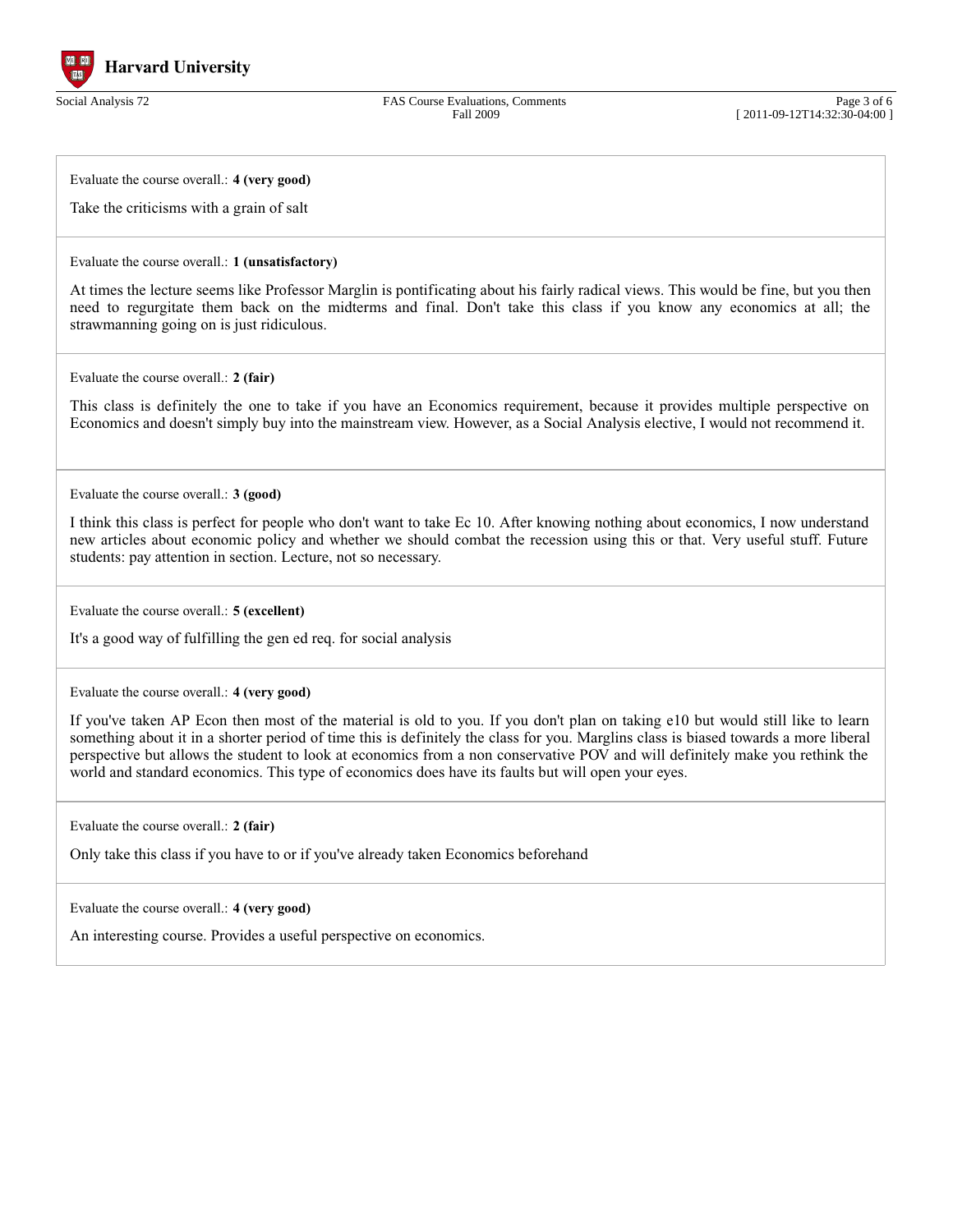

Fall 2009

## **PLEASE COMMENT ON YOUR SECTION LEADER'S TEACHING.**

#### **Larson, Jennifer Mary**

Evaluate the course overall.: **3 (good)** Evaluate your Section Leader overall.: **3 (good)**

Sometimes stumbles a little bit on concepts, but does a good job of clarifying concepts from lecture.

Evaluate the course overall.: **5 (excellent)**

Evaluate your Section Leader overall.: **5 (excellent)**

Jenn is so knowledgeable and runs sections excellently. If it weren't for section with Jenn I would not have done well because it really broke down the lectures into manageable chunks.

Evaluate the course overall.: **4 (very good)** Evaluate your Section Leader overall.: **5 (excellent)**

Jenn was a great TF - she made everything approachable and broke things down really well. Most importantly, she repeated things in simple terms A LOT. I was really impressed by her teaching.

Evaluate the course overall.: **4 (very good)**

Evaluate your Section Leader overall.: **5 (excellent)**

I always walked out of section feeling more confident in my understanding of the concepts. Always accessible, responded quickly to emails. Overall, one of the best TF's I've had.

Evaluate the course overall.: **5 (excellent)** Evaluate your Section Leader overall.: **5 (excellent)**

Jenn was great; she really made the course for me. Whenever I was struggling with something, I would go to office hours, and she would patiently work through the problem with me! I thought her presentations in section were great and very clear, and in general she helped clarify the material for me.

Evaluate the course overall.: **5 (excellent)**

Evaluate your Section Leader overall.: **5 (excellent)**

Excellent, super helpful, prompt at replying to emails!

Evaluate the course overall.: **2 (fair)** Evaluate your Section Leader overall.: **5 (excellent)**

Absolutely fantastic. The only reason I had some idea of what went on in lectures.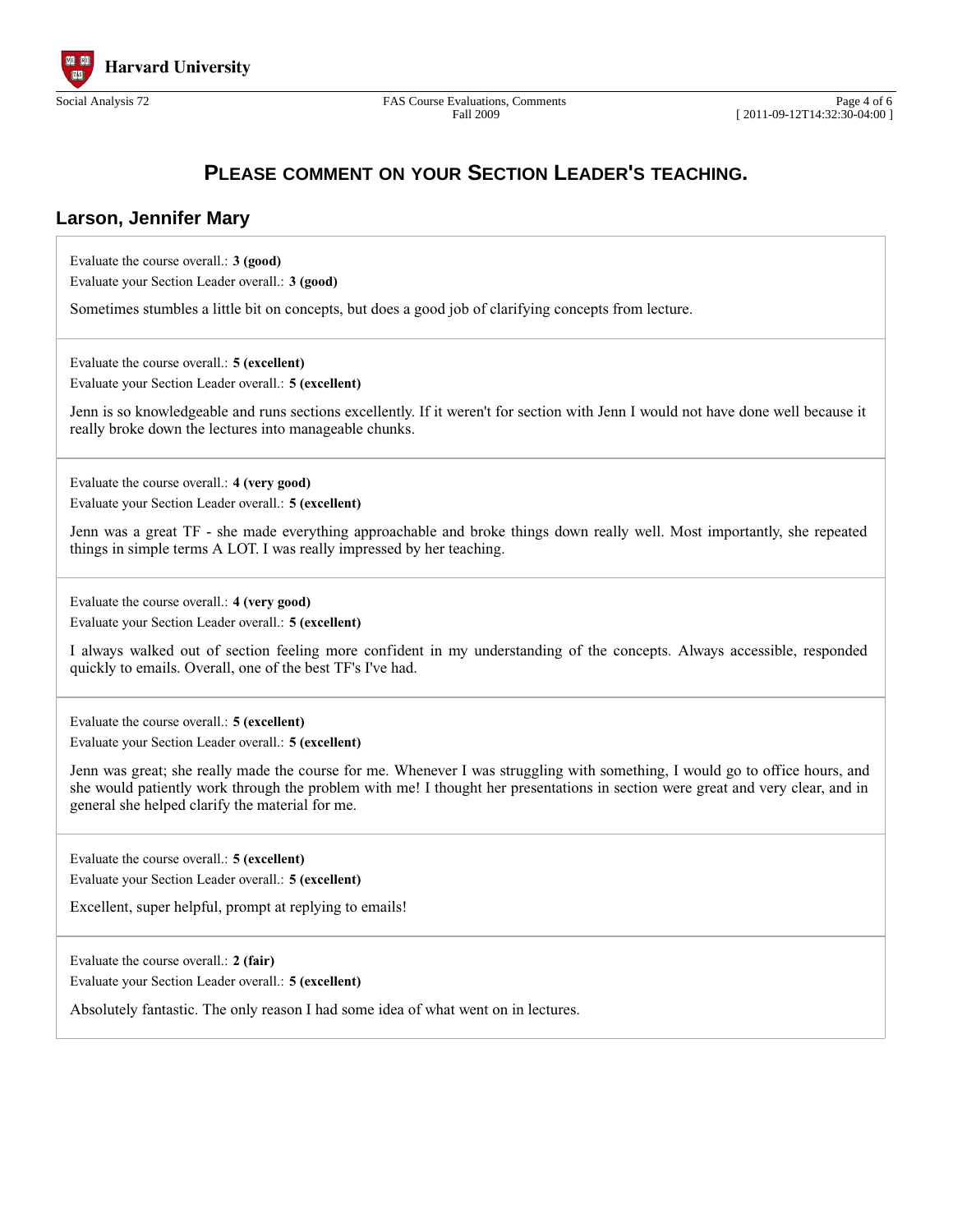

Fall 2009

Page 5 of 6 [ 2011-09-12T14:32:30-04:00 ]

Evaluate the course overall.: **5 (excellent)** Evaluate your Section Leader overall.: **5 (excellent)**

Jenn is fantastic! She makes everything so clear and accessible, really a wonderful teacher. And I don't mean that in a 'considering-the-fact-that-she's-a-grad-student-not-a-real-teacher' kind of way, but rather out of all the teachers and professors I've had in the past 20 years she is one of the best. Ask her to explain a really difficult concept to you and she'll make it seem easy.

Evaluate the course overall.: **3 (good)**

Evaluate your Section Leader overall.: **4 (very good)**

- Boils it down so that anybody can understand the concepts. From there, she builds the examples or comparisons or overarching themes. Very effective and helpful!

Evaluate the course overall.: **4 (very good)** Evaluate your Section Leader overall.: **4 (very good)**

Great TF-- very accessible and very solid approach to the material. Generously attempted to make extensive and substantial material straightforward and accessible to students who were not preparing to continue in the field. Thanks for a great semester Jenn!

Evaluate the course overall.: **4 (very good)** Evaluate your Section Leader overall.: **4 (very good)**

One issue with sections in the class was that TFs would prepare and distribute different handouts to their sections that were all super helpful but I'd have to get them from my friends in other sections or they'd get them from me. The are a great resource and should be streamlined or shared more freely.

Evaluate the course overall.: **2 (fair)**

Evaluate your Section Leader overall.: **5 (excellent)**

Jenn was an excellent TF. She was a great teacher and she explained things very well and clearly. She ran section in a very organized way and gave great feedback and handouts.

Evaluate the course overall.: **3 (good)** Evaluate your Section Leader overall.: **5 (excellent)**

Thank god for Jenn. Seriously, section was the only reason I understood what was going on.

Evaluate the course overall.: **5 (excellent)**

Evaluate your Section Leader overall.: **2 (fair)**

can't explain the concepts well or answer questions about the graphs.

Evaluate the course overall.: **4 (very good)**

Evaluate your Section Leader overall.: **4 (very good)**

She's good and often does her best to facilitate discussions about economics.